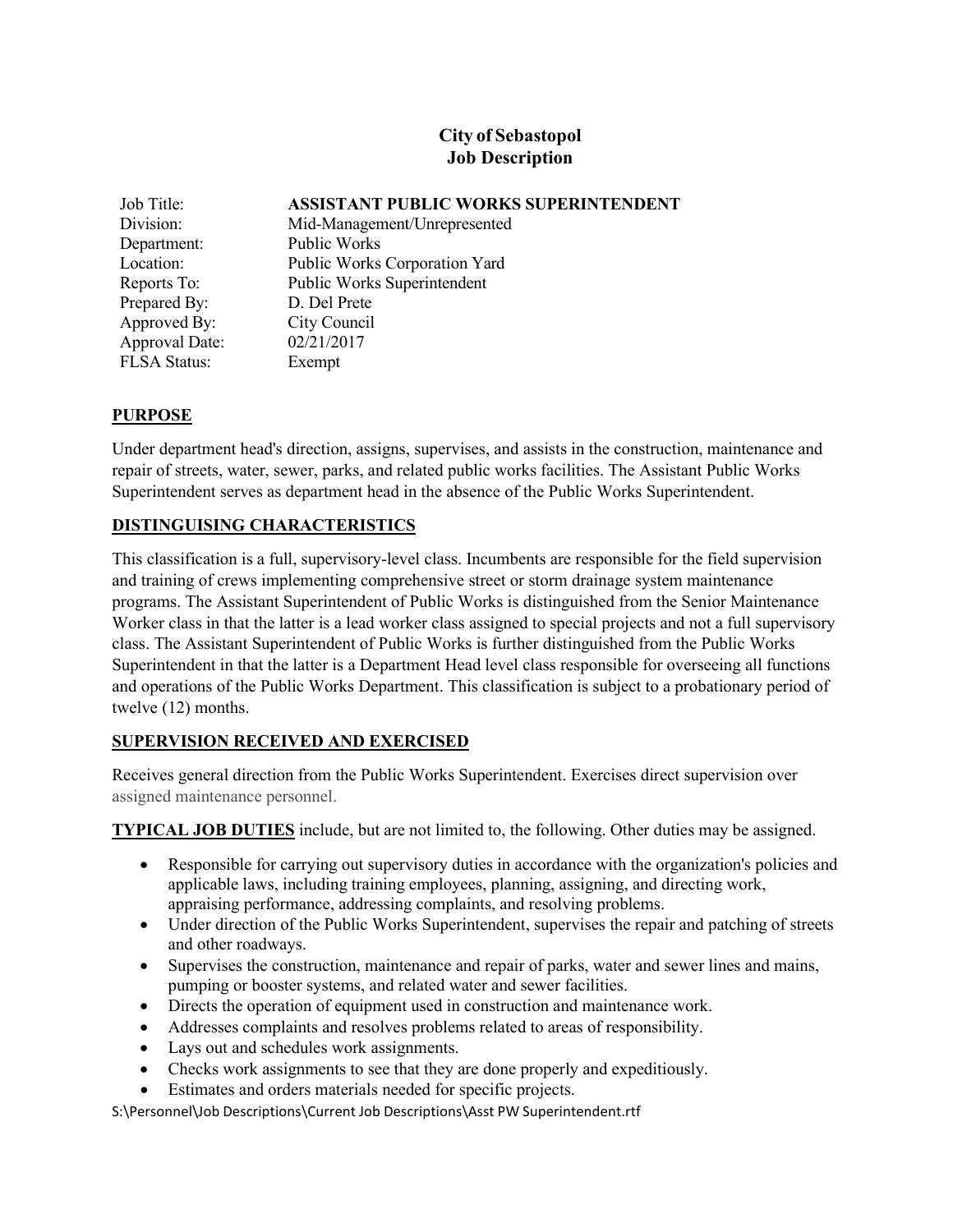- Consults with the Public Works Superintendent in planning workload and projects to be completed.
- Checks and answers complaints received in the Public Works Department.
- Oversees the maintenance and public usability of City parks and pool.
- Oversees the maintenance of the city storm water systems.
- Perform other duties as assigned.

### **QUALIFICATIONS**

To perform this job successfully, an individual must be able to perform each essential duty satisfactorily. The requirements listed below are representative of the knowledge, skill, and/or ability required. Reasonable accommodations may be made to enable individuals with disabilities to perform the essential functions.

### **EDUCATION and EXPERIENCE**

Associate degree (A. A.) or equivalent from two-year college or technical school and two (2) to three (3) years increasingly responsible experience in public works construction and maintenance work, including experience at a lead or supervisory level; or the equivalent combination of education, training, and experience.

## **REQUIRED CERTIFICATES, LICENSES, REGISTRATIONS**

### **The following are required at the time of appointment:**

- Possession of a Grade 1 Wastewater Collection System Maintenance Certification
- Possession of a Grade 1 Water Distribution Operator Certification
- Possession of a T1 Water Treatment Operator Certification
- Possession of a valid, Class C California Driver's License

#### **The following are required within eighteen (18) months of appointment:**

- Possession of a Grade 2 Wastewater Collection System Maintenance Certification
- Possession of a Grade 2 Water Distribution Operator Certification
- Possession of a T2 Water Treatment Operator Certification

#### **The following is required within one (1) year of appointment:**

• Completion of Storm Water Best Management Practice Municipal course

#### **LANGUAGE SKILLS**

- Ability to read and interpret documents such as safety rules, operating and maintenance instructions, and procedure manuals.
- Ability to write routine reports and correspondence.
- Ability to speak effectively before groups of customers or employees of organization.
- Ability to communicate effectively verbally and in writing. and ability to establish and maintain effective working relationships with employees, elected officials, other departments, and the public.
- This position requires considerable knowledge, ability and skill in the principles and practices of excellent customer service.
- Ability to effectively meet and deal with internal customers and the public while responding to customers in a friendly, pleasant, and professional manner using appropriate inflection, grammar, and syntax.
- Ability to handle stressful situations while establishing effective working relationships with employees, supervisors, and the general public.

S:\Personnel\Job Descriptions\Current Job Descriptions\Asst PW Superintendent.rtf